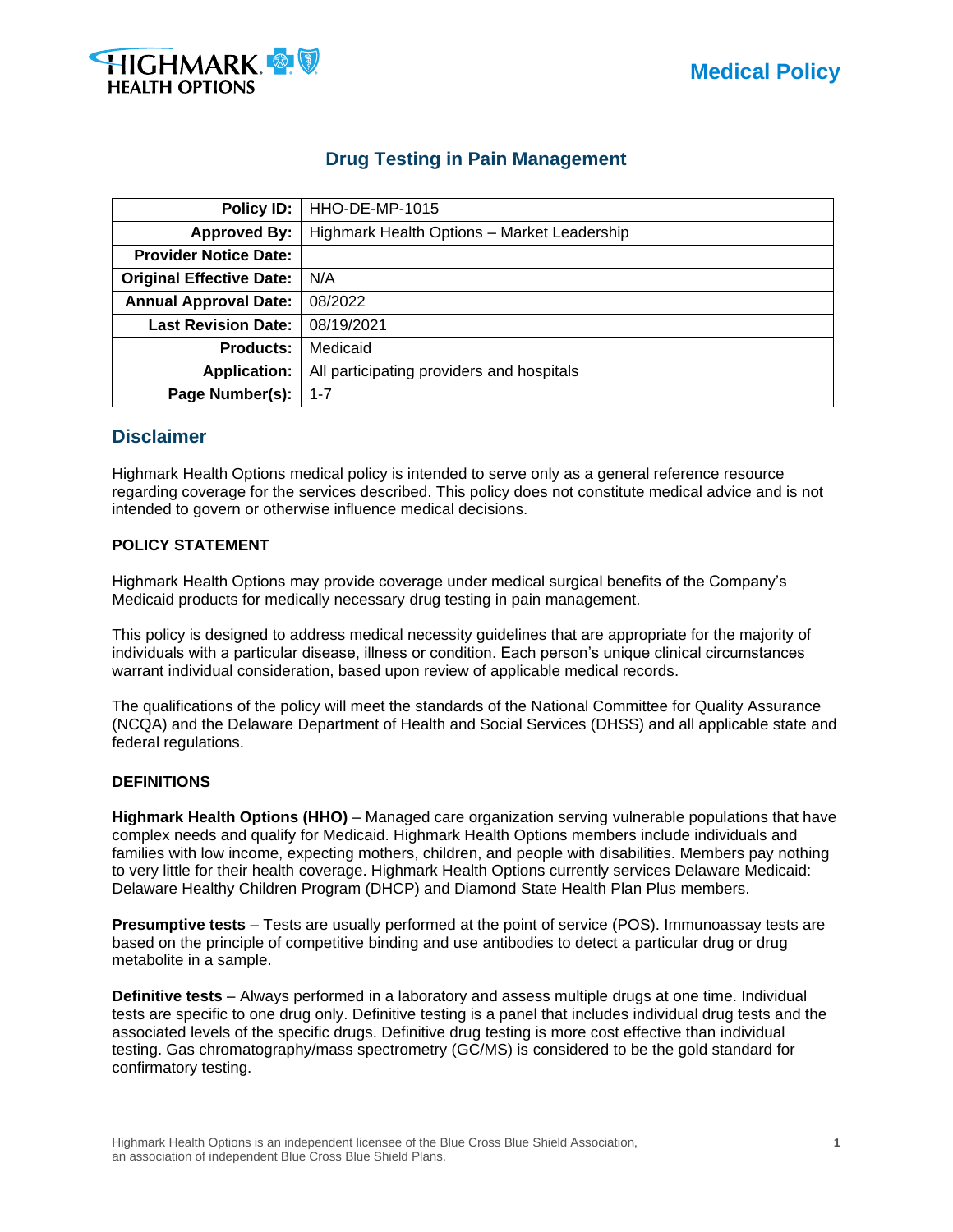

#### **PROCEDURE COVERED**

- 1. Presumptive Tests
	- Presumptive drug testing may be considered medically necessary and will only be allowed one (1) per date of service, regardless of the number of drug classes tested. Quantity level limits (QLLs) are considered not medically necessary when the frequency guideline above are exceeded.
	- Presumptive drug testing, when billed in any combination, may be considered medically necessary and will be limited to 24 tests in a benefit period regardless of test performed. QLLs are considered not medically necessary when the frequency guidelines above are exceeded.
	- Specimen validation testing is inherent to presumptive and confirmatory testing and is considered medically necessary.

| <b>CPT Code</b> | <b>Description</b>                                                                                                                                                                                                     |  |  |
|-----------------|------------------------------------------------------------------------------------------------------------------------------------------------------------------------------------------------------------------------|--|--|
| 80205           | Technical component of a test only (no interpretation performed).                                                                                                                                                      |  |  |
| 80306           | Item provided without cost to provider, supplier or practitioner, or credit received for<br>replacement device; examples include, but not limited to, covered under warranty,<br>replaced due to defect, free samples. |  |  |
| 80307           | Partial credit received for replaced device.                                                                                                                                                                           |  |  |
| 82542           | Column chromatography/mass spectrometry, if performed (e.g., GC/MS, or HPLC/MS),<br>non-drug analyte not elsewhere specified; qualitative or quantitative, each specimen.                                              |  |  |
| 82570           | Creatinine; other source.                                                                                                                                                                                              |  |  |
| 83986           | Ph, body fluid, not otherwise specified.                                                                                                                                                                               |  |  |
| 84311           | Spectrophotometry, analyte not elsewhere specified.                                                                                                                                                                    |  |  |
| 84315           | Specific gravity (except urine).                                                                                                                                                                                       |  |  |
| 83992           | Assay of Phencyclidine.                                                                                                                                                                                                |  |  |

- 2. Definitive drug testing may be considered medically necessary under ANY ONE of the following conditions:
	- When performed as a reflex by a Clinical Laboratory Improvement Amendments (CLIA) certified laboratory after a positive presumptive test when ANY ONE of the following are met:
		- $\circ$  To verify a presumptive positive urine drug test before reporting the presumptive finding to the ordering clinician and without an additional order from the clinician; or
		- $\circ$  In specific situations for which definitive testing is required for clinical decision making and would significantly change a treatment plan (e.g., to distinguish drug supplementation from products of minor metabolic pathways; to help identify individuals diverting medications); or
		- $\circ$  To identify non-prescribed medication or illicit substance use so as to allow safe prescribing of controlled substances, where the clinician has documented concerns related to safety risks that may arise due to failure to identify non-prescribed medications or illicit substances; or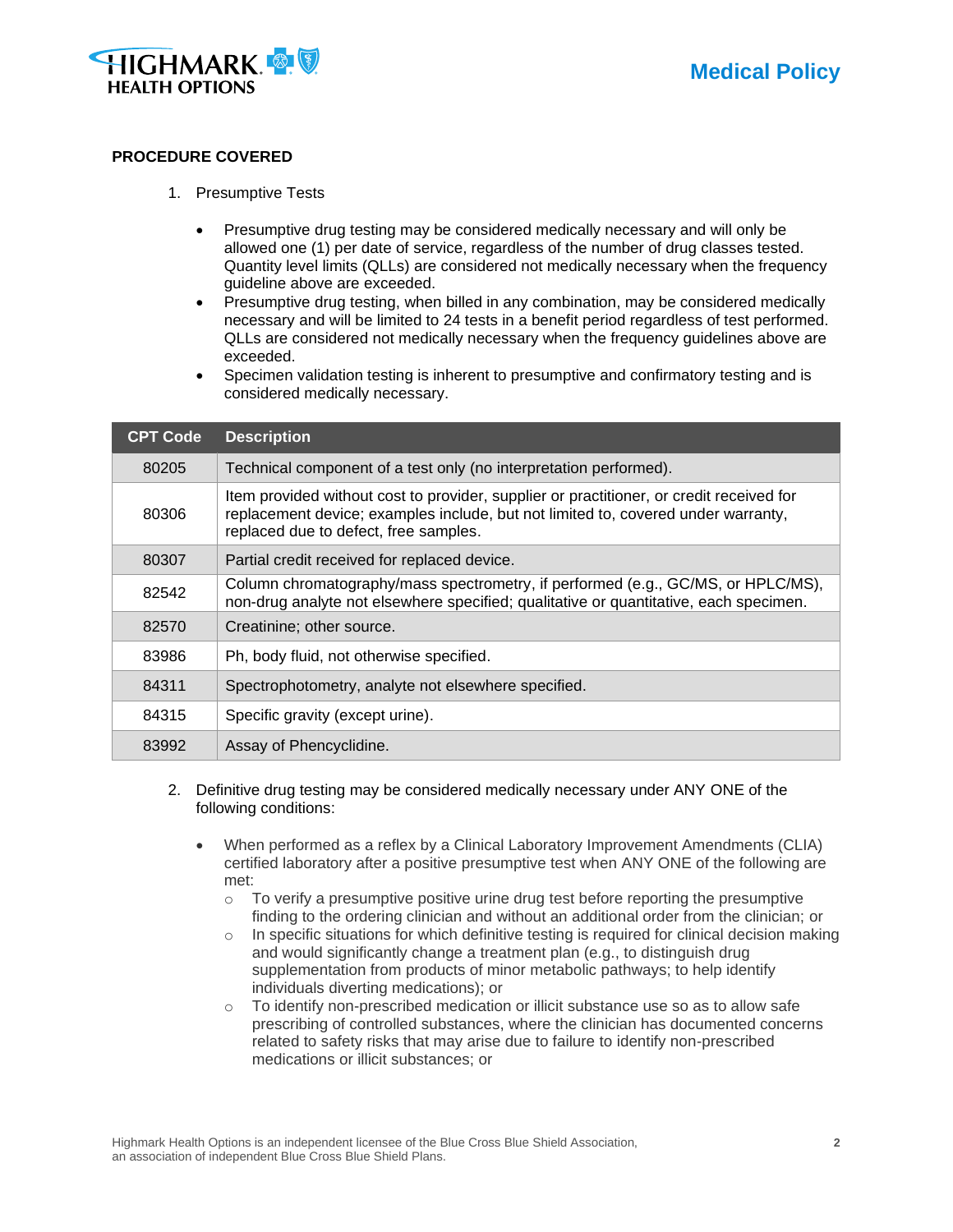

- When presumptive drug tests are not available for the drug(s) for which there is a suspicion of abuse or misuse and ALL of the following criteria are met:
	- o The clinical presentation of the individual being tested supports the need for the specific drug testing being requested; and
	- o Results of testing will impact treatment; and
	- o Testing is performed in a CLIA certified laboratory.

Definitive and presumptive drug testing is considered not medically necessary when the above criteria are not met.

Definitive drug testing, when billed in combination, may be considered medically necessary and will be allowed one (1) service per date with a limit of 24 tests per benefit period. QLLs are considered not medically necessary when the frequency guidelines listed above are exceeded.

| <b>CPT Code</b> | <b>Description</b>                                                                                                                                                                                                                                                                                                                                                                                                                                                                                                                                                                                                                                                                                                                                                                                                                                                                                                                               |
|-----------------|--------------------------------------------------------------------------------------------------------------------------------------------------------------------------------------------------------------------------------------------------------------------------------------------------------------------------------------------------------------------------------------------------------------------------------------------------------------------------------------------------------------------------------------------------------------------------------------------------------------------------------------------------------------------------------------------------------------------------------------------------------------------------------------------------------------------------------------------------------------------------------------------------------------------------------------------------|
| G0480           | Drug test(s), definitive, utilizing one (1) drug identification methods able to identify.<br>individual drugs and distinguish between structural isomers (but not necessarily.<br>stereoisomers), including, but not limited to GC/MS (any type, single or tandem) and<br>LC/MS (any type, single or tandem and excluding immunoassays (e.g., IA, EIA, ELISA,<br>EMIT, FPIA) and enzymatic methods (e.g., alcohol dehydrogenase)), (2) stable isotope<br>or other universally recognized internal standards in all samples (e.g., to control for<br>matrix effects, interferences and variations in signal strength), and (3) method or drug-<br>specific calibration and matrix-matched quality control material (e.g., to control for<br>instrument variations and mass spectral drift); qualitative or quantitative, all sources,<br>includes specimen validity testing, per day; 1-7 drug class(es), including metabolite(s) if<br>performed |
| G0481           | Drug test(s), definitive, utilizing one (1) drug identification methods able to identify<br>individual drugs and distinguish between structural isomers (but not necessarily<br>stereoisomers), including, but not limited to GC/MS (any type, single or tandem) and<br>LC/MS (any type, single or tandem and excluding immunoassays [e.g., IA, EIA, ELISA,<br>EMIT, FPIA] and enzymatic methods [e.g., alcohol dehydrogenase]), (2) stable isotope or<br>other universally recognized internal standards in all samples (e.g., to control for matrix<br>effects, interferences and variations in signal strength), and (3) method or drug-specific<br>calibration and matrix-matched quality control material (e.g., to control for instrument<br>variations and mass spectral drift); qualitative or quantitative, all sources, includes<br>specimen validity testing, per day; 8-14 drug class(es), including metabolite(s) if<br>performed   |
| G0482           | Drug test(s), definitive, utilizing one (1) drug identification methods able to identify<br>individual drugs and distinguish between structural isomers (but not necessarily<br>stereoisomers), including, but not limited to GC/MS (any type, single or tandem) and<br>LC/MS (any type, single or tandem and excluding immunoassays (e.g., IA, EIA, ELISA,<br>EMIT, FPIA) and enzymatic methods (e.g., alcohol dehydrogenase)), (2) stable isotope<br>or other universally recognized internal standards in all samples (e.g., to control for<br>matrix effects, interferences and variations in signal strength), and (3) method or drug-<br>specific calibration and matrix-matched quality control material (e.g., to control for<br>instrument variations and mass spectral drift); qualitative or quantitative, all sources,<br>includes specimen validity testing, per day; 15-21 drug class(es), including metabolite(s)<br>if performed |
| G0483           | Drug test(s), definitive, utilizing one (1) drug identification methods able to identify<br>individual drugs and distinguish between structural isomers (but not necessarily<br>stereoisomers), including, but not limited to GC/MS (any type, single or tandem) and<br>LC/MS (any type, single or tandem and excluding immunoassays (e.g., IA, EIA, ELISA,                                                                                                                                                                                                                                                                                                                                                                                                                                                                                                                                                                                      |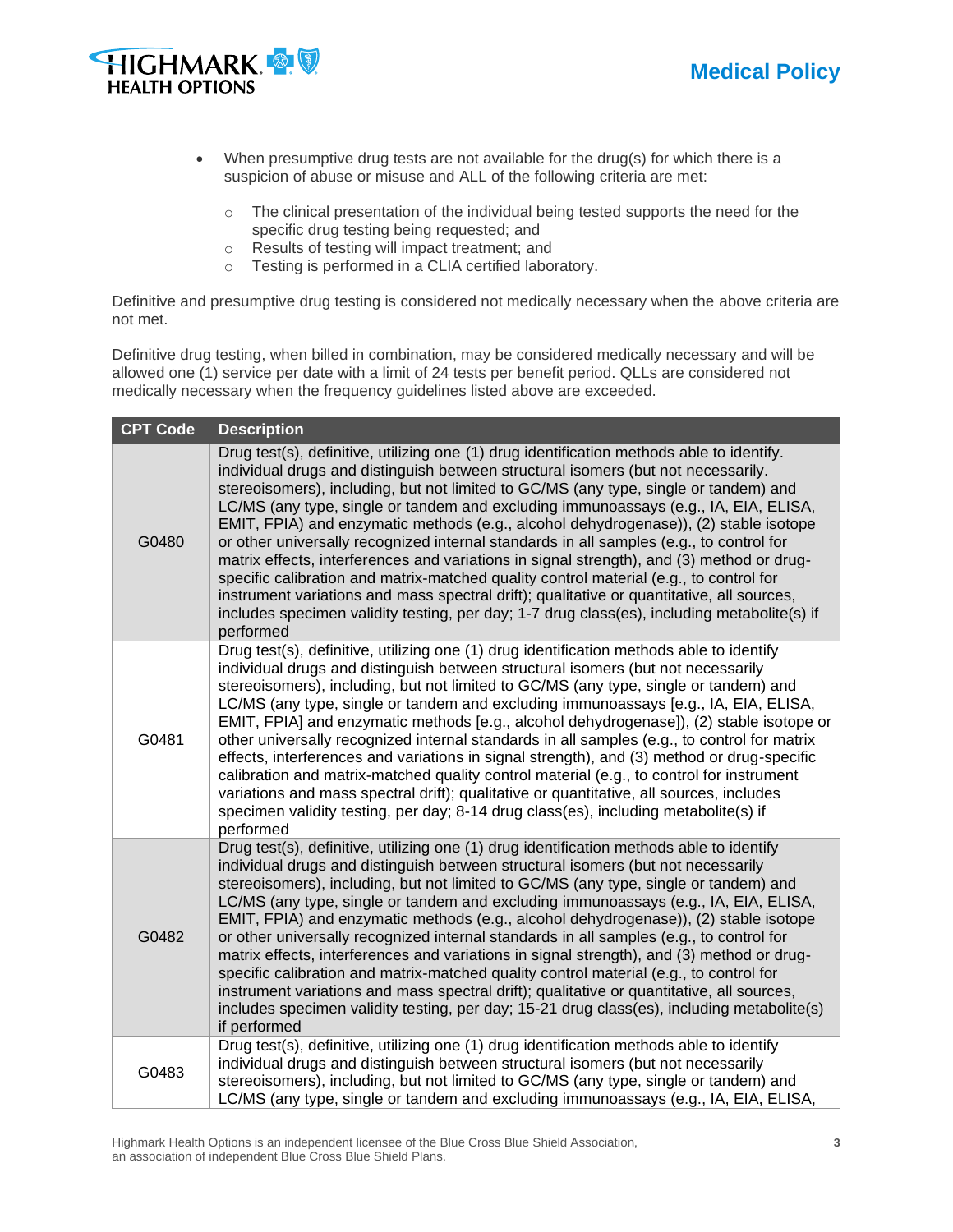

|       | EMIT, FPIA) and enzymatic methods (e.g., alcohol dehydrogenase)), (2) stable isotope<br>or other universally recognized internal standards in all samples (e.g., to control for<br>matrix effects, interferences and variations in signal strength), and (3) method or drug-<br>specific calibration and matrix-matched quality control material (e.g., to control for<br>instrument variations and mass spectral drift); qualitative or quantitative, all sources,<br>includes specimen validity testing, per day; 22 or more drug class(es), including<br>metabolite(s) if performed                                                                                                                                                                                                                       |
|-------|--------------------------------------------------------------------------------------------------------------------------------------------------------------------------------------------------------------------------------------------------------------------------------------------------------------------------------------------------------------------------------------------------------------------------------------------------------------------------------------------------------------------------------------------------------------------------------------------------------------------------------------------------------------------------------------------------------------------------------------------------------------------------------------------------------------|
| G0659 | Drug test(s), definitive, utilizing drug identification methods able to identify individual<br>drugs and distinguish between structural isomers (but not necessarily stereoisomers),<br>including but not limited to GC/MS (any type, single or tandem) and LC/MS (any type,<br>single or tandem), excluding immunoassays (e.g., IA, EIA, ELISA, EMIT, FPIA) and<br>enzymatic methods (e.g., alcohol dehydrogenase), performed without method or drug-<br>specific calibration, without matrix-matched quality control material, or without use of<br>stable isotope or other universally recognized internal standard(s) for each drug, drug<br>metabolite or drug class per specimen; qualitative or quantitative, all sources, includes<br>specimen validity testing, per day, any number of drug classes |

## **PROCEDURE NONCOVERED**

The following tests are considered noncovered:

• Nonforensic testing (i.e., job related testing)

Individual drug tests are not considered medically necessary.

| 80320 | 80321 | 80322 | 80323 | 80324 | 80325 | 80326 |
|-------|-------|-------|-------|-------|-------|-------|
| 80327 | 80328 | 80332 | 80333 | 80334 | 80335 | 80336 |
| 80337 | 80338 | 80345 | 80346 | 80347 | 80348 | 80349 |
| 80350 | 80351 | 80352 | 80353 | 80354 | 80355 | 80356 |
| 80357 | 80358 | 80359 | 80360 | 80361 | 80362 | 80363 |
| 80364 | 80365 | 80366 | 80367 | 80368 | 80369 | 80370 |
| 80371 | 80372 | 80373 | 80374 | 83992 |       |       |

The following drug tests are considered experimental/investigational, and therefore, noncovered because the safety and/or effectiveness of this service cannot be established by the available published peerreviewed literature:

- Hair drug testing; and
- Oral fluid drug testing; and
- Meconium drug testing

## **EXCEPTIONS**

Benefit year limits do not apply to the following:

- Emergency room visits
- Inpatient admissions
- Federally regulated testing

## **REIMBURSEMENT**

Participating facilities will be reimbursed per their Highmark Health Options contract.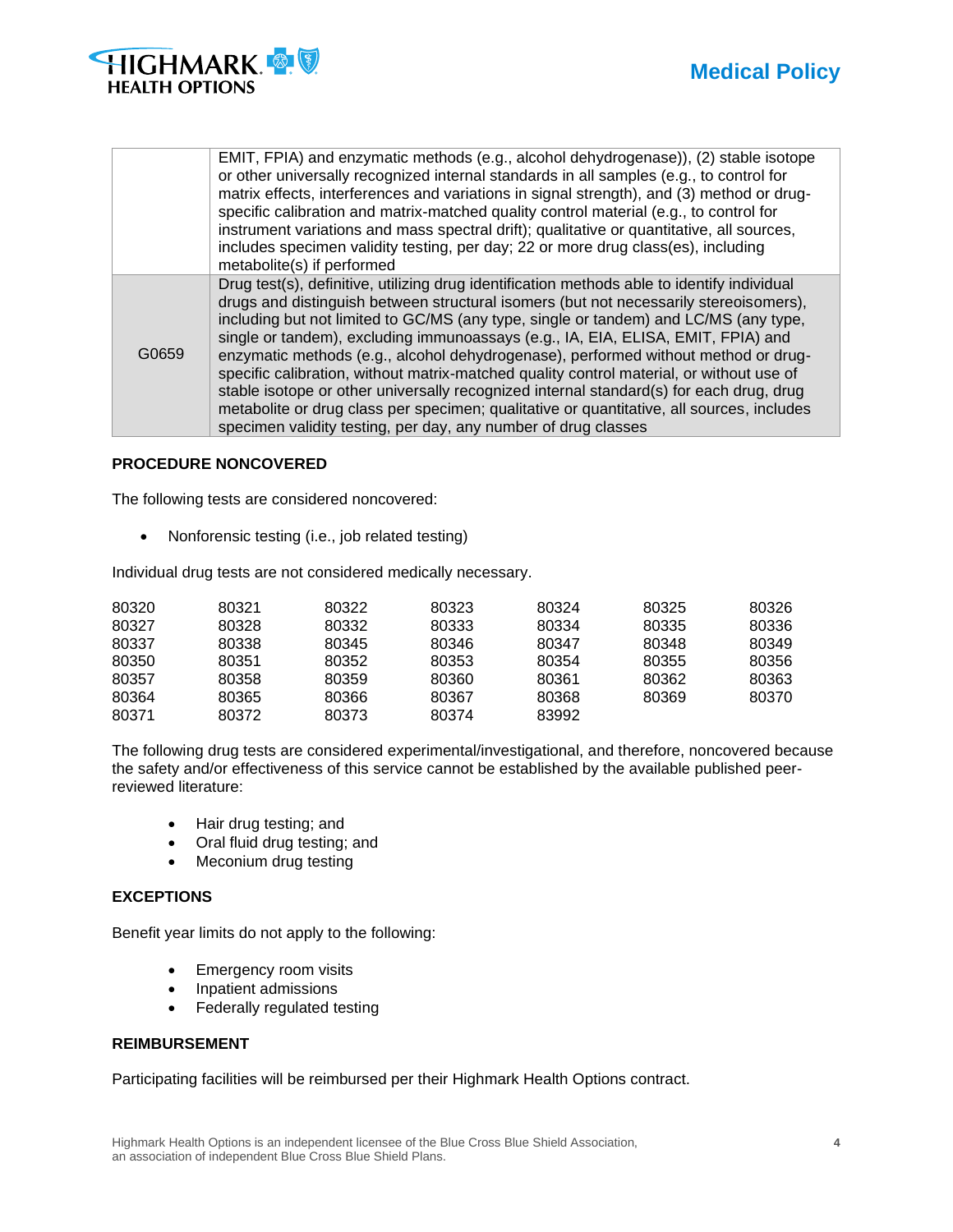

#### **Post-Payment Audit Statement**

The medical record should include documentation that reflects the medical necessity criteria and is subject to audit by Highmark Health Options at any time pursuant to the terms of your provider agreement.

#### **Place of Service**

Experimental/Investigational (E/I) services are not covered regardless of place of service.

Drug testing is typically an outpatient procedure which is only eligible for coverage as an inpatient procedure in special circumstances, including, but not limited to, the presence of a co-morbid condition that would require monitoring in a more controlled environment such as the inpatient setting.

#### **SUMMARY OF LITERATURE**

#### **42 CFR 8.12 - Federal opioid treatment standards 2017**

An Opioid Treatment Programs (OTPs) organizational structure and facilities shall be adequate to ensure quality patient care and to meet the requirements of all pertinent Federal, State, and local laws and regulations. At a minimum, each OTP shall formally designate a program sponsor and medical director. The program sponsor shall agree on behalf of the OTP to adhere to all requirements set forth in this part and any regulations regarding the use of opioid agonist treatment medications in the treatment of opioid use disorder which may be promulgated in the future. The medical director shall assume responsibility for administering all medical services performed by the OTP. In addition, the medical director shall be responsible for ensuring that the OTP is in compliance with all applicable Federal, State, and local laws and regulations.

## **Centers for Disease Control and Prevention (CDC) 2016**

When prescribing opioids for chronic pain, clinicians should use urine drug testing before starting opioid therapy and consider urine drug testing at least annually to assess for prescribed medications as well as other controlled prescription drugs and illicit drugs.

The guideline is intended to improve communication between clinicians and patients about the risks and benefits of opioid therapy for chronic pain, improve the safety and effectiveness of pain treatment, and reduce the risks associated with long-term opioid therapy, including opioid use disorder, overdose, and death.

#### **Substance Abuse and Mental Health Service Administration (SAMHSA) 2015**

Medication-Assisted Treatment (MAT) is the use of medications, in combination with counseling and behavioral therapies, to provide a whole-patient approach to the treatment of substance use disorders. Research shows that a combination of medication and therapy can successfully treat these disorders, and for some people struggling with addiction, MAT can help sustain recovery.

Federal legislation, regulations, and guidelines govern MAT for opioid addiction. SAMHSA's Division of Pharmacologic Therapies (DPT), part of the SAMHSA Center for Substance Abuse Treatment (CSAT), oversees accreditation standards and certification processes for OTPs. DPT also works with the Drug Enforcement Administration (DEA) and the states to regulate certain medications used in MAT. Additionally, DPT works directly with MAT professionals to improve treatment outcomes and to meet regulatory criteria.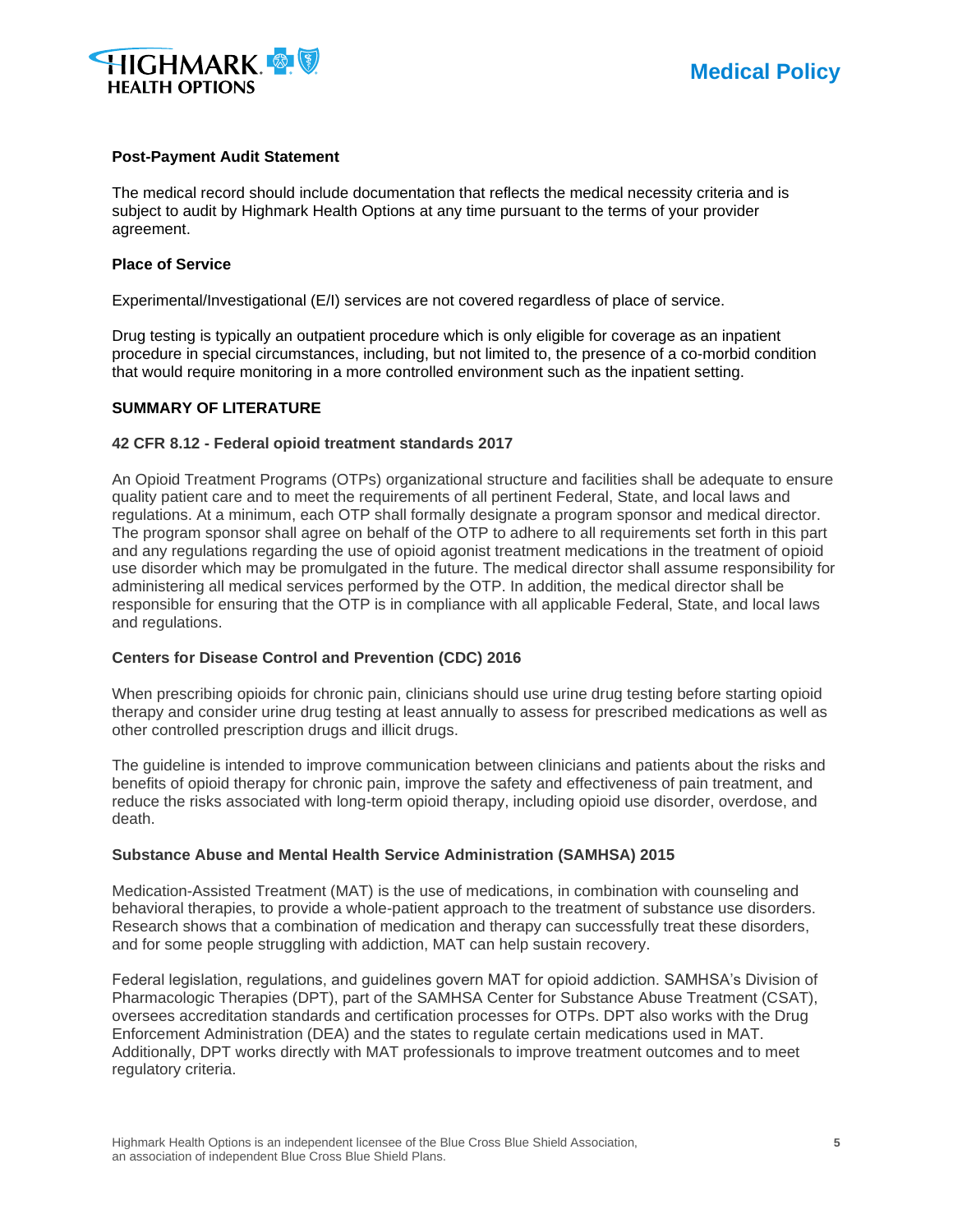

## **American Society of Addiction Medicine (ASAM) 2017**

Appropriate Use of Drug Testing in Clinical Addiction Medicine was published by ASAM in 2017.

• "As a general principle, drug testing should be scheduled more frequently at the beginning of treatment. The Expert Panel recommends that a patient in early recovery be tested at least weekly. As the patient becomes more stable in recovery, the frequency of drug testing should be decreased, but performed at least on a monthly basis. Individual consideration may be given for less frequent testing if a patient is in stable recovery. If the patient returns to substance use after a period of abstinence, the provider should resume the early recovery testing schedule, possibly in conjunction with an adapted or intensified treatment plan."

## **References**

Davis K, Sadler A, Genzen J. A retrospective analysis of urine drugs of abuse immunoassay true positive rates at a national reference laboratory. J Environ Anal Toxicol. 2016;40(2):97-107.

Krishnamurthy P, Ranganathan G, Williams C, et al. Impact of urine drug screening on no shows and dropouts among chronic pain patients: A propensity-matched cohort study. Pain Physician. 2016;19(2):89-100.

Dowell D, Haegerich TM, Chou R. Centers for disease control and prevention (CDC) guideline for prescribing opioids for chronic pain-United States. JAMA. 2016;315(15):1624-1645.

Washington State Agency Medical Directors' Group. Interagency guideline on prescribing opioid dosing for pain. 2015.

42 CFR 8.12 - Federal opioid treatment standards. 2017.

Substance Abuse and Mental Health Services Administration (SAMHSA). Medication and counseling treatment. 2015.

Pennsylvania Act 106, (of 1989), 40 P.S. §§ 908-1 – 908-8. Pennsylvania benefit plans, drug and alcohol use and dependency coverage; Notice 2003-06. Pa.B. Doc. No. 03-1566. 2003.

Snyder ML, Fantz CR, Melanson S. Immunoassay-based drug tests are inadequately sensitive for medication compliance monitoring in patients treated for chronic pain. Pain Physician. 2017;20(2S):SE1-SE9.

Bertholf RL, Sharma R, Reisfield GM. Predictive value of positive drug screening results in an urban outpatient population. J Anal Toxicol. 2016;40(9):726-731.

Brennan PL, Del Re AC, Henderson PT, et al. Healthcare system-wide implementation of opioid safety guideline recommendations: the case of urine drug screening and opioid-patient suicide and overdoserelated events in the Veterans Health Administration. Transl Behav Med. 2016;6(4):605-612.

Jarvis M, Williams J, Hurford M, et al. Appropriate use of drug testing in clinical addiction medicine. J Addict Med. 2017;11(3):163-173.

American Society of Addiction Medicine (ASAM). Consensus statement: Appropriate use of drug testing in clinical addiction medicine. 2017.